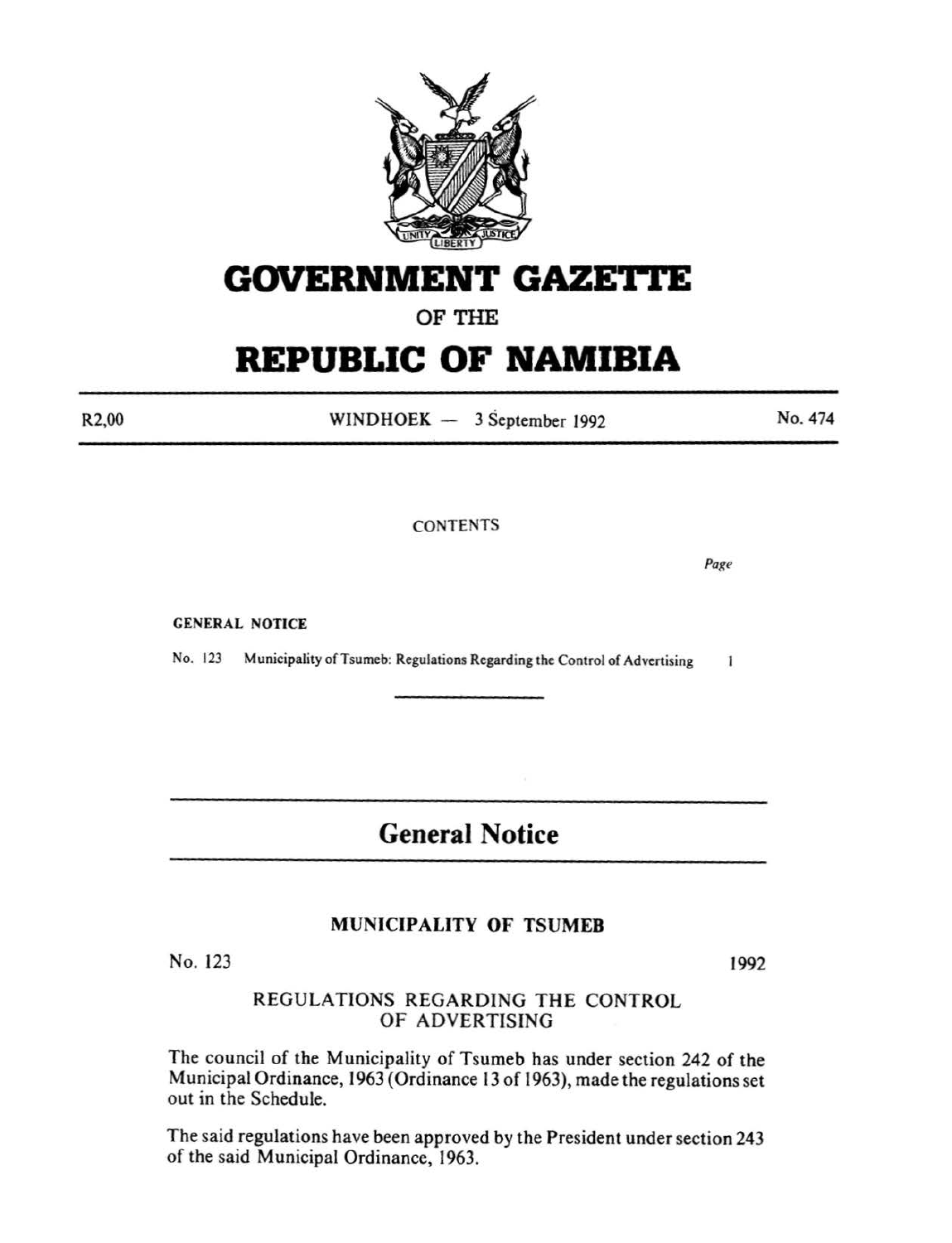### SCHEDULE

## REGULATIONS REGARDING THE CONTROL OF ADVERTISING

#### *Definitions*

- 1. In these regulations, unless the context otherwise indicates
	- (i) "aeroplane" also means a helicopter, glider, hang-glider or air balloon;
	- (ii) "advertisement"means any material, fabric, article, appliance or any surface on which characters, letters, numerals or illustrations are applied, and erected, constructed or displayed in any manner whatsoever in view of any street for the purpose of advertising or to give information regarding, or to attract the public to any place, public performance, article or merchandise whatsoever, and which surface or structure is attached to or forms part of any building or is fixed to the ground or to any pole, screen or hoarding or is in any other way displayed;
	- (iii) "advertising hoarding" means any screen or fence which is used or capable of being used for, or intended for the use of posting, exhibiting or displaying any advertisement or appliance to or in view of any street, but does not include a screen or fence enclosing a building site or excavations or materials or demolitions;
	- (iv) "aerial advertisement" means any advertisement exhibited, displayed or performed in the air by the use of balloons, search lights, aeroplanes or similar means;
	- (v) "Chief Traffic Officer" means the Chief Traffic Officer of the Municipality;
	- (vi) "council" means the council of the Municipality of Tsumeb;
	- (vii) "electrical advertisement" means any advertisement which uses electric current;
	- (viii) "free-standing advertisement" means any advertisement which has its own support and which is not attached to any building;
	- (ix) "illuminated advertisement" means any advertisement other than an electric advertisement of which the functioning, permanent or otherwise, depends upon it being illuminated by direct or indirect light;
	- (x) "Management Committee" means the Management Committee of the Municipality;
	- (xi) "Municipality" means the Municipality of Tsumeb;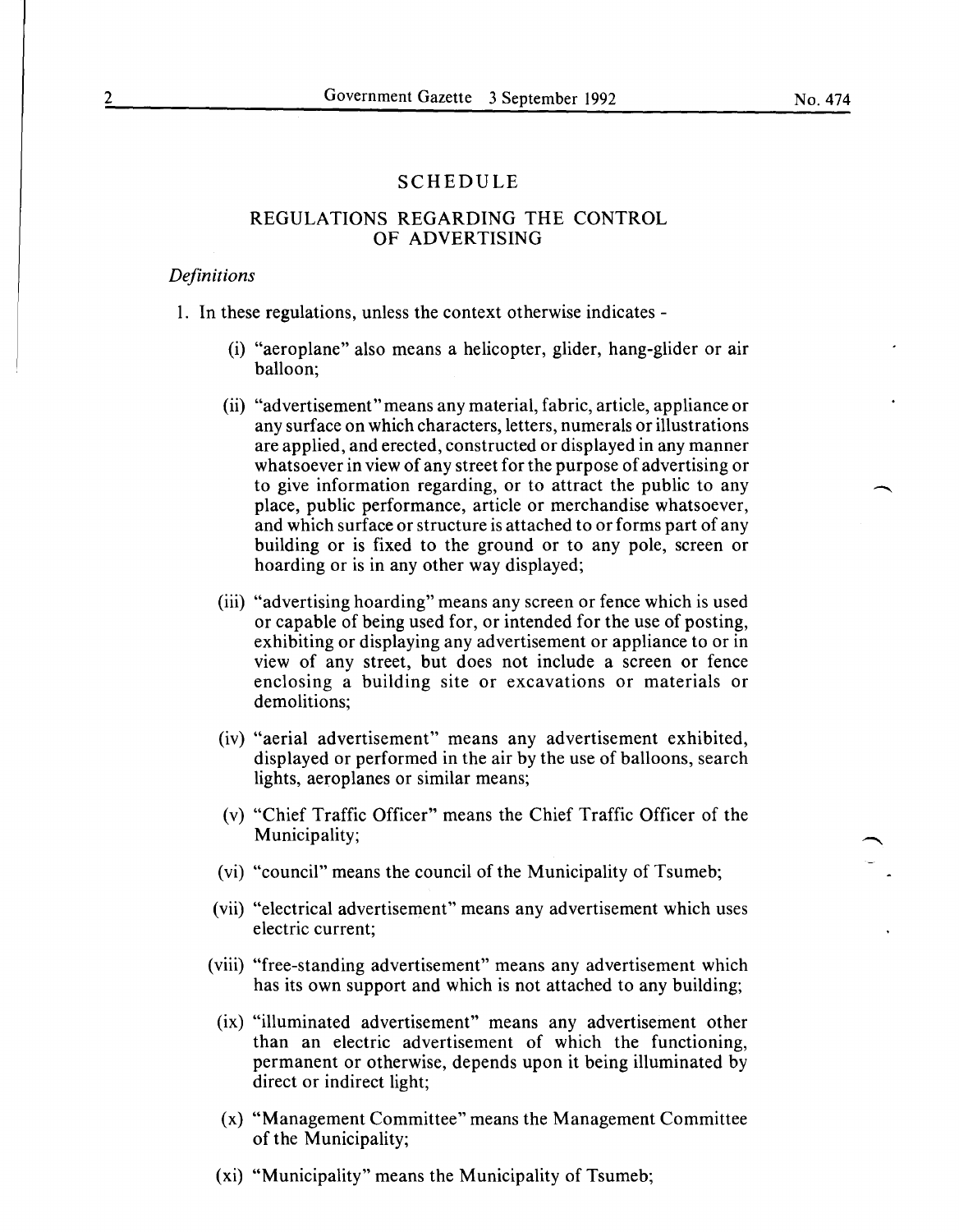- (xii) "Ordinance" means the Municipal Ordinance, 1963 (Ordinance 13 of 1963):
- (xiii) "owner" means any person who is entrusted with or who erects, constructs, displays, circulates, controls or has in his or her possession any advertisement with the purpose to display or circulate such advertisement or causes such advertisement to be erected, constructed, displayed, circulated, controlled or possessed;
- (xiv) "permanent advertisement" means any advertisement being erected, constructed or displayed in any manner whatsoever for a period in excess of 60 days in view of any street for the purpose of advertising or giving information in regard, or attracting the public, to any place, public performance, article or merchandise;
- (xv) "projecting advertisement" means any advertisement affixed to any building and projecting more than 175 mm from such building;
- (xvi) "sky advertisement" means any advertisement erected, constructed or placed on or extending above the parapet or any part of the roof of a building, excluding advertisements painted on the roof of a building;
- (xvii) "temporary advertisement" means any document, placard, banner, poster, leaflet, notice, drawing, prospectus or any other sign being erected, constructed, displayed or circulated in any manner whatsoever (except by circulation by post or per registered newspaper) for a period not exceeding 60 days, for the purpose of advertising or giving information in regard, or attracting the public, to any place, public performance, article or merchandise whatsoever;
- (xviii) "these regulations" means the Regulations Regarding the Control of Advertising;
- (xix) "Town Clerk" means the Town Clerk of the Municipality;
- (xx) "veranda advertisement" means any advertisement attached to, posted on or hung from a veranda;
- (xxi) "wall advertisement" means any advertisement other than a projecting advertisement, which is directly attached to or painted on the exterior wall of any building.

## *Requirements and conditions for the erection and display of permanent advertisements*

2. ( 1) No person shall, subject to the provisions of subregulation (8), erect, construct, alter, display, maintain or cause to be erected, constructed, altered, displayed or maintained any permanent advertisement unless such person is in possession of a licence certificate referred to in subregulation (5).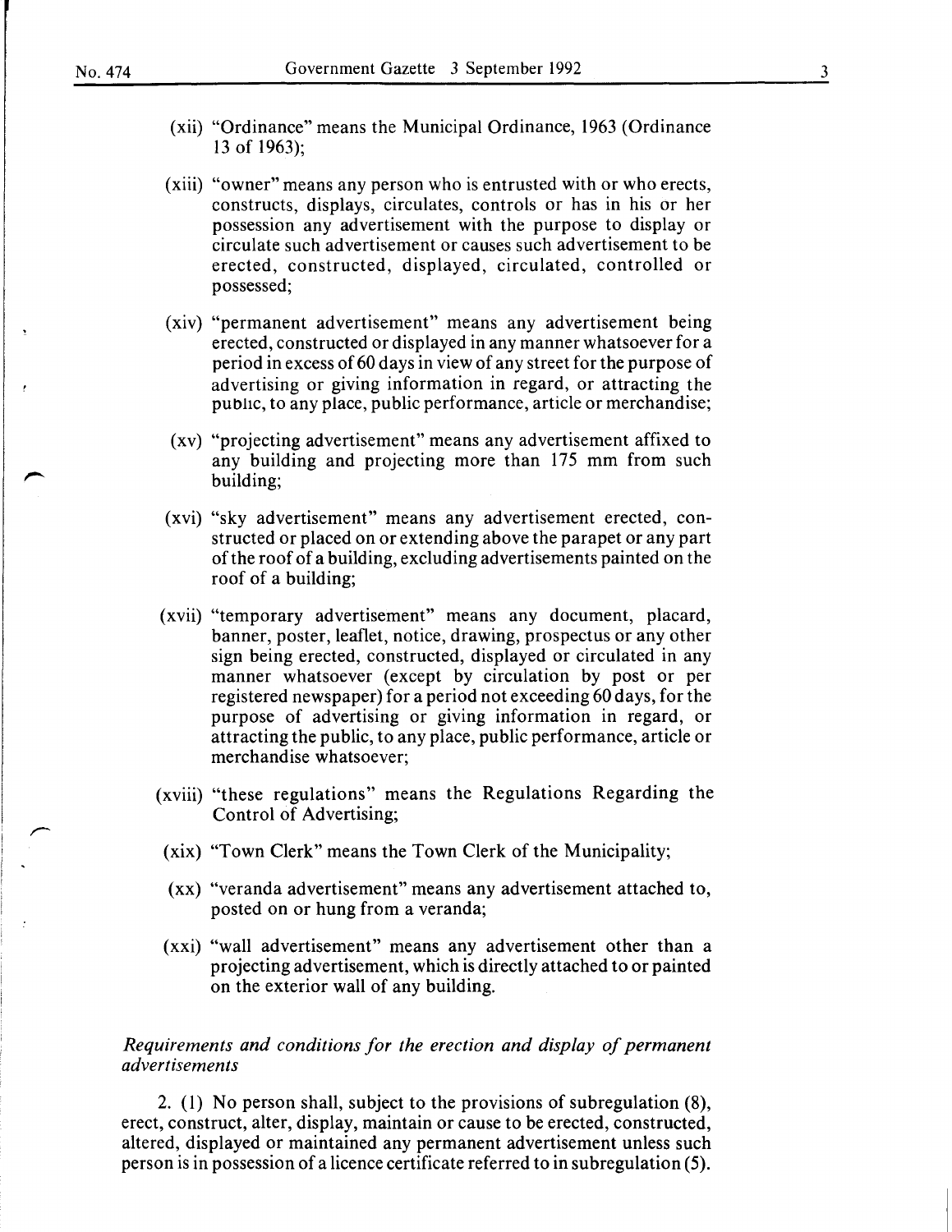(2) Any person who intends to erect, construct, alter or display or who causes to erect, construct, alter or display any permanent advertisement shall -

- (a) apply therefore to the Management Committee on the form set out in Schedule II and furnish all particulars required by such form;
- (b) furnish a site plan drawn to a scale not exceeding 1:200 and indicating full detailed drawings drawn to a scale of 1:25 in ink or in print, as well as a vertical profile of and the area of such advertisement;
- (c) furnish the size of all parts of any supporting framework and alterations (if applicable); and
- (d) pay R30,00 inspection fees in advance.
- (3) The Management Committee may -
- (a) approve an application referred to in subregulation (2) where the permanent advertisement does comply with the requirements and conditions prescribed by these regulations;
- (b) reject an application referred to in the said subregulation (2) where the permanent advertisement does not comply with such requirements and conditions;
- (c) provisionally approve such application in writing on condition that such advertisement shall comply within 30 days after such provisional approval with such requirements and conditions; or
- (d) subject to the provisions of regulation 16(3), grant written approval to erect, construct or display permanent advertisements on parking meters defined in regulation 1 of the Parking Meter Regulations promulgated by Government Notice 23 of 1972, and on rubbish receptacles of the council.
- (4) (a) Where after the expiry of the period of 30 days referred to in subregulation (3)(c) any permanent advertisement does not comply with the requirements and conditions prescribed by these regulations, the provisional approval referred to in that subregulation shall lapse and the owner shall remove or demolish such advertisement and all structures thereof.
- (b) Where after expiring of the period of 30 days referred to in subregulation (3)(c) such advertisement does comply with the requirements and conditions prescribed by these regulations, it shall be deemed that the approval referred to in subregulation  $(3)(a)$ has been granted.

(5) The Management Committee shall on approval or deemed approval of the application referred to in subregulations  $(3)(a)$  or  $(4)(b)$ , as the case may be, issue a licence certificate to the applicant.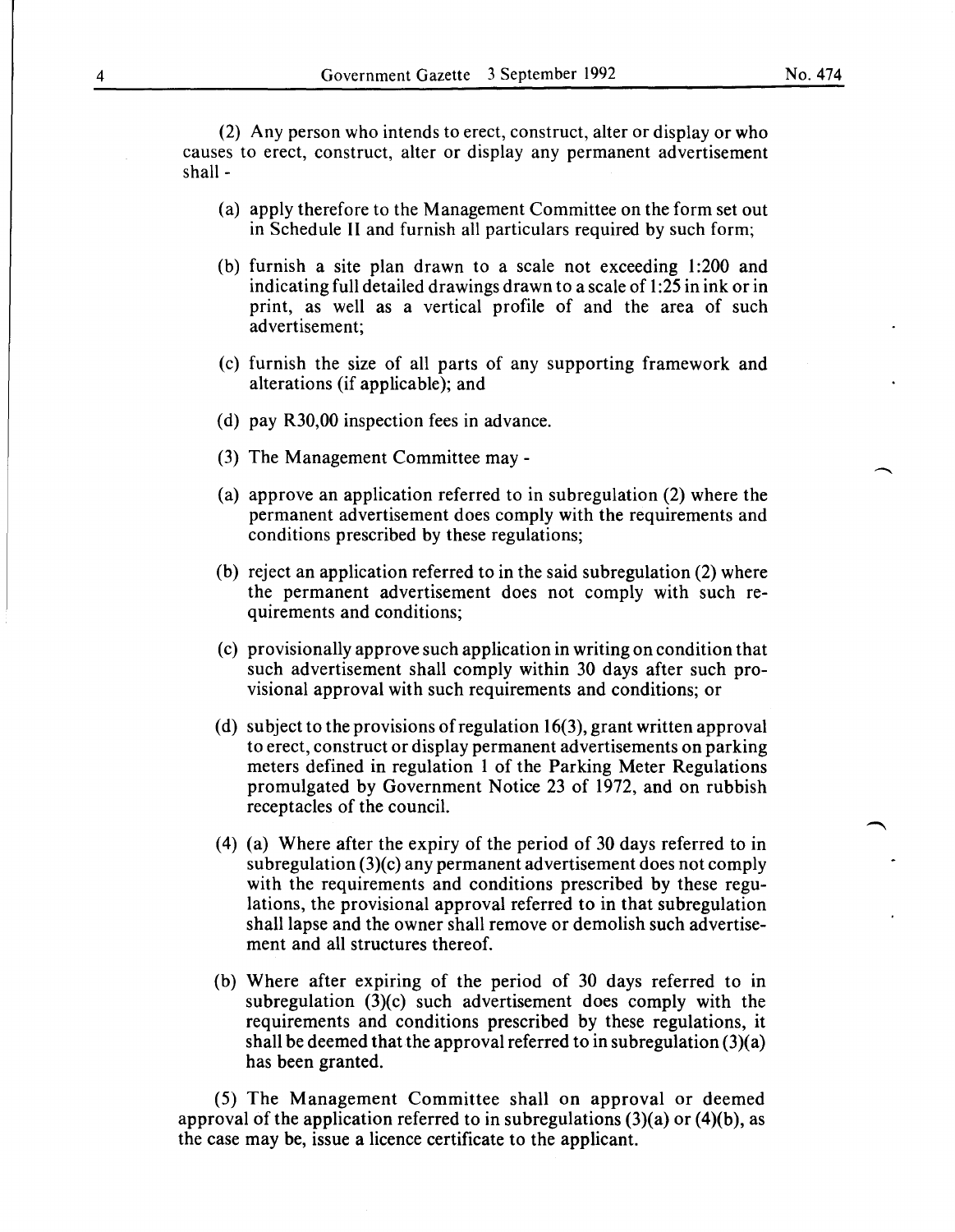- (6) (a) A licence certificate referred to in subregulation (5) shall be valid for the period of display of the permanent advertisement.
- (b) Such licence certificate shall lapse if such permanent advertisement is altered, shifted or removed, except for normal maintenance purposes.
- (c) If a licence certificate has lapsed in terms of paragraph (b), the person to whom such certificate was issued shall re-apply for a licence certificate in terms of subregulation (2), if such person intends to continue to display the permanent advertisement in question.

(7) A licence certificate issued in terms of this regulation shall not be transferable.

- (8) (a) The provisions of this regulation shall not apply to any permanent advertisement referred to in paragraphs I and II of Schedule I.
- (b) Any such advertisements shall in all respects comply with the requirements set out in the columns opposite thereto in the said Schedule.

*Requirements and conditions for the erection and display of temporary advertisements* 

3. (1) No person shall, subject to the provisions of subregulation (12), erect, construct, alter, display, maintain or circulate or cause to be erected, constructed, altered, displayed, maintained or circulated any temporary advertisement, unless such person is in possession of the prior acquired written approval of the Town Clerk referred to in subregulation (5).

(2) Any person who intends to erect, construct, alter, display or circulate or cause to be erected, constructed, altered, displayed or circulated any temporary advertisement, shall -

- (a) at least 48 hours before such erection, construction, display, alteration or circulation apply therefor in writing to the Town Clerk;
- (b) attach to the written application the wording of such advertisement or an example of such advertisement;
- (c) in the case of posters referred to in regulation 4
	- (i) pay a deposit of R30,00 per occasion if the application is made by churches, schools, sport clubs, educational institutions or welfare organisations;
	- (ii) pay a deposit of R50,00 and a levy of R20,00 per annum if the application is made with regard to newspapers;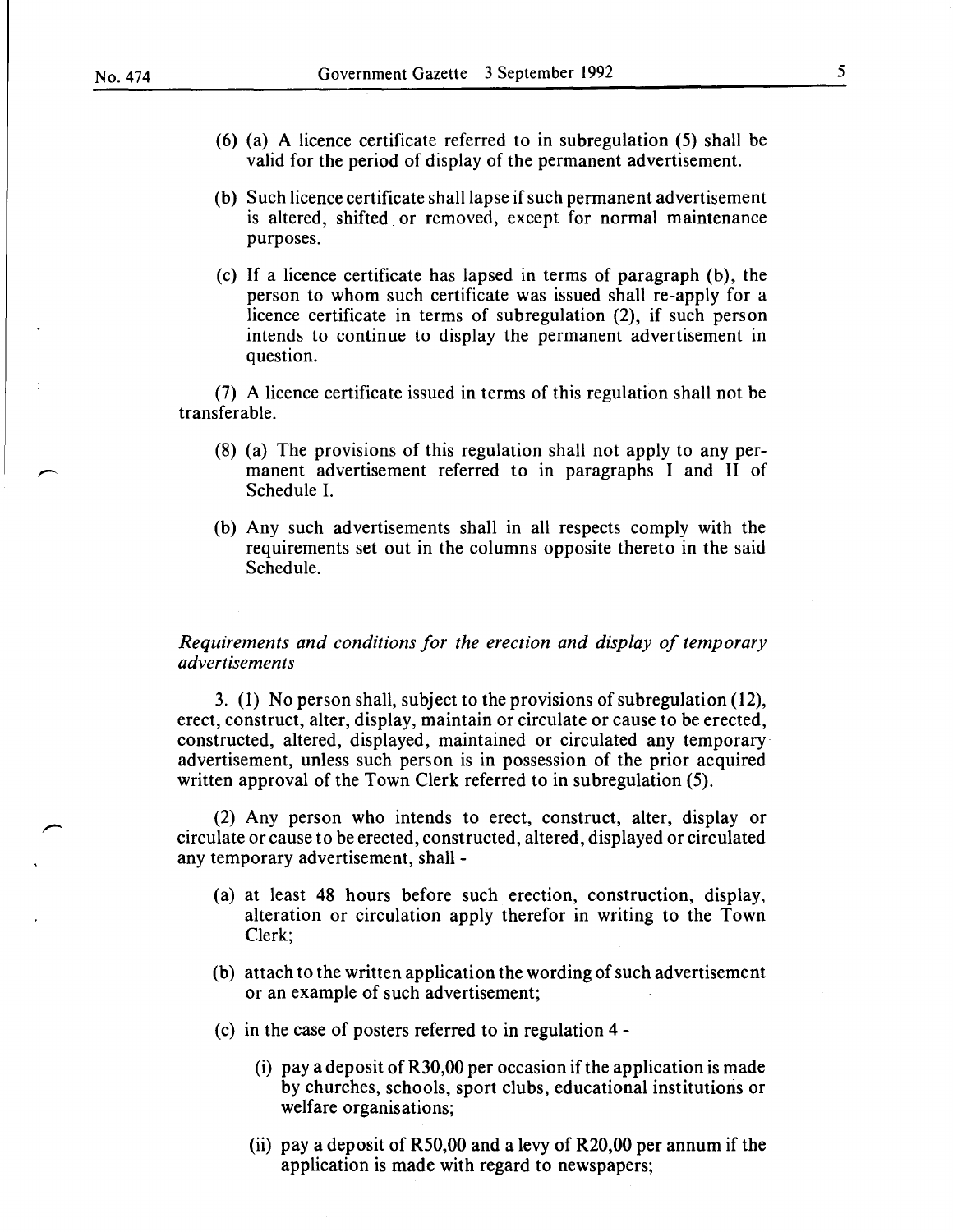- (iii) pay a deposit of R50,00 and a levy of R40,00 per occasion if the application is made by a circus;
- (iv) pay a deposit of  $R50,00$  and a levy of  $R1,00$  per poster if the application is made with regard to the sale of movable or immovable property or the excavation of works or the supply of services;
- (v) pay a deposit of R50,00 and a levy of R20,00 per occasion if the application is made in connection with any case not mentioned in subparagraphs (i), (ii), (iii) or (iv); and
- (d) in all other cases not mentioned in paragraph (c), pay a levy of R30,00.

(3) Any deposit referred to in paragraph 2(c) shall only be repayable if the Chief Traffic Officer reports that all the posters have been removed within 48 hours after the occurrence of the event.

- (4) The Town Clerk may-
- (a) approve the application referred to in subregulation (2) where the temporary advertisement does comply with the requirements and conditions prescribed by these regulations;
- (b) reject the application referred to in the said subregulation (2) where the temporary advertisement does not comply with such requirements and conditions;
- (c) approve such application on condition that such advertisement shall comply with such requirements and conditions, and where such advertisement does not after erection thereof comply with such requirements and conditions the Town Clerk; may, at the cost of the applicant and without the payment of compensation, remove such advertisement, or cause it to be removed;
- (d) declare the deposit referred to in subregulation (2)(c) forfeited to the Municipality if the Chief Traffic Officer reports that such advertisements have not been removed within 48 hours after the occurrence of the event.

(5) The Town Clerk shall, on approval of the application referred to in subregulations (4)(a) and (c), supply the applicant with a written approval.

(6) Every application to erect, construct or display temporary advertisements on property not belonging to the Council shall be accompanied by the written approval of the owner of such property, or his or her written assignee.

(7) Temporary advertisements may only be displayed in areas as determined by the Council: Provided that the Town Clerk may refuse the display of any temporary advertisement in a certain area if he or she has reason to believe that such display will cause unsightly conditions or disfigure such area.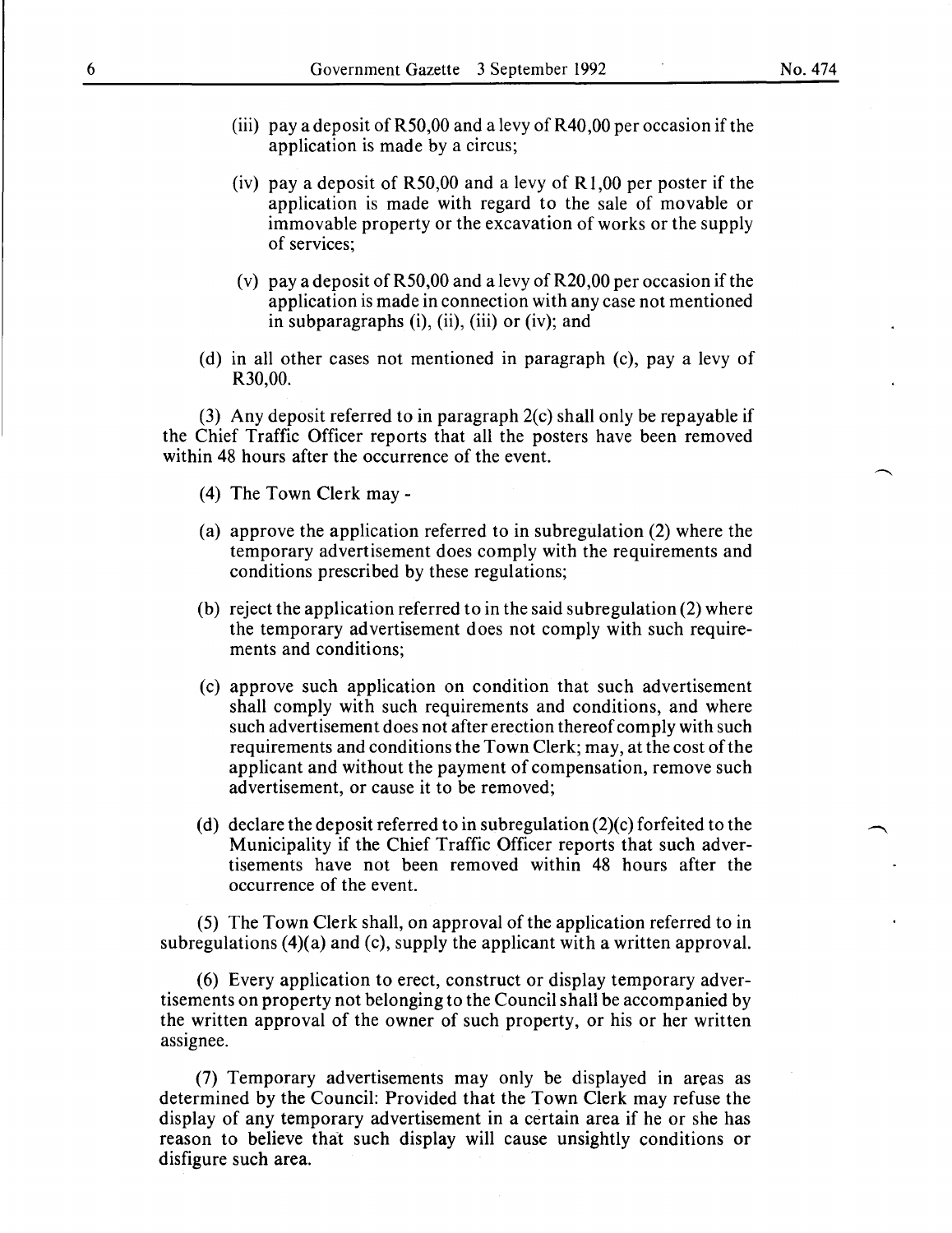(8) Any temporary advertisement relating to the sale or lease of movable or immovable property or the excavation of works or the rendering of services, except advertisements referred to in paragraph III of Schedule I may, subject to the provisions of subregulation (2), be erected, constructed or displayed on premises visible from a street if such erection, construction or display occurs within the boundaries of the premises being the subject of such sale, lease, excavation of works or rendering of services, as the case may be.

- (9) Any advertisement referred to in subregulation (8) shall -
- (a) not be larger than 600 mm by 450 mm and the highest point thereof shall not be more than 2,5 m above ground level;
- (b) not have letters, numbers or symbols larger than 150 mm; and
- (c) be removed within 7 days after the sale, conclusion of the lease, completion of the works or the rendering of the service, as the case may be.

( $10$ ) Temporary advertisements in the form of flags may be displayed if such flags-

- (a) indicate only the name of the product or event being advertised; and
- (b) are temporarily used by auctioneers for the period of two hours before an auction begins until the end of such auction.

(11) Where any advertiser makes use of sponsors, the name or product of such sponsor shall not cover more than  $10\%$  of the surface of the temporary advertisement.

- (12) (a) The provisions of subregulations (1), (2), (3), (4), (5), (6),  $(7)$ ,  $(9)$ ,  $(10)$  and  $(11)$  shall not apply to the temporary advertisements referred in paragraph III of Schedule I.
- (b) Any such advertisements shall in all respects comply with the requirements set out in the columns opposite thereto in the said Schedule.

*Further requirements and conditions for the erection and display of temporary advertisements in the form of posters* 

- 4. (I) Any temporary advertisement in the form of a poster -
- (a) shall be attached to a neat and strong trencher or a support of any other material approved by the City Engineer in order that such advertisement does not fully or partially loosen as a result of wind or weather;
- (b) shall not, the trencher or support to which it is attached included, be larger than I 000 mm by 600 mm;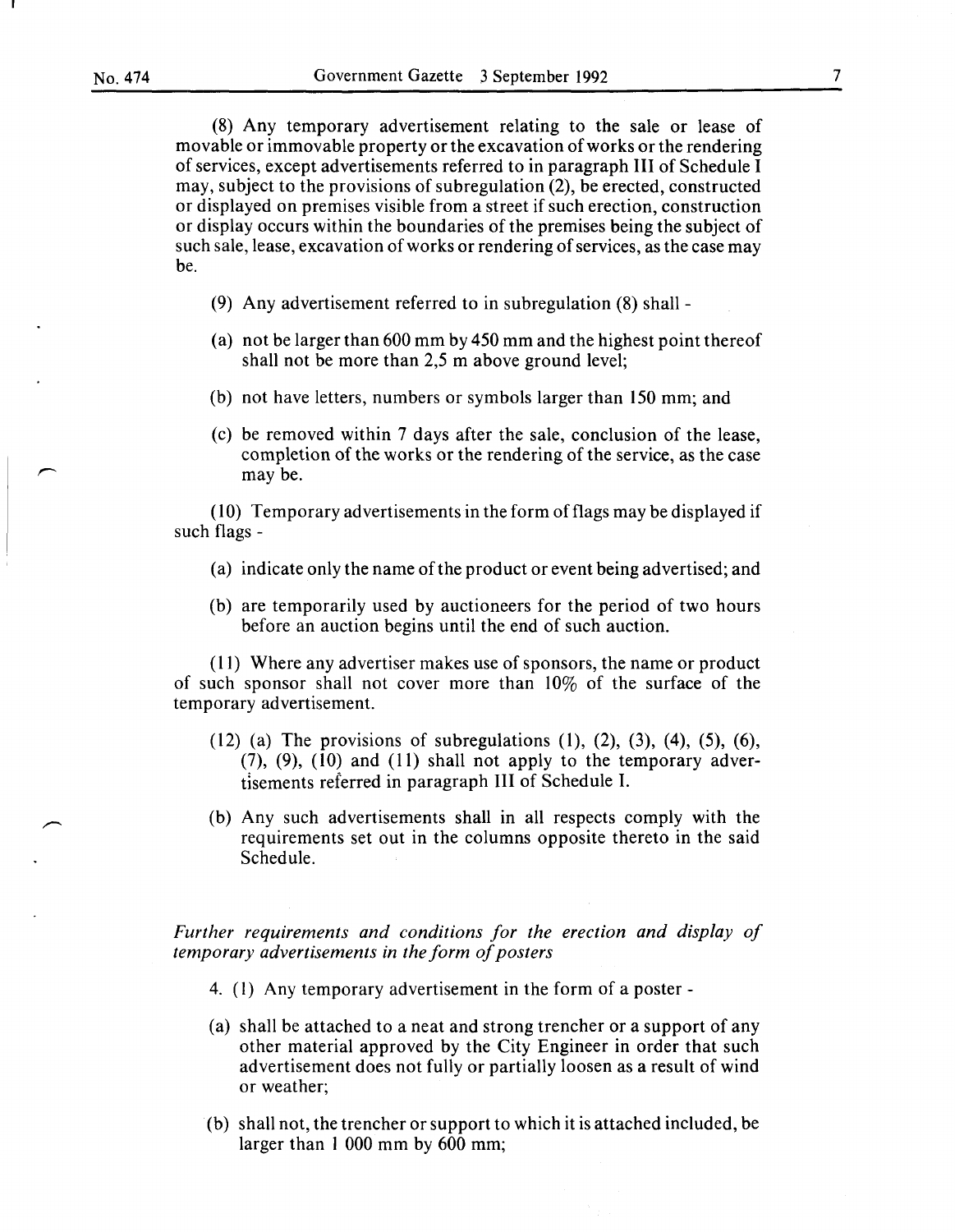- (c) shall not be erected, constructed, placed against, fixed to or in any other way be supported by any transformer-hoarding, traffic light or sign or any other building work or structure erected by the council or any other government authority;
- (d) shall not be fixed or constructed to any pillars, walls of buildings, fences or hoardings where buildings are erected or to any trees: Provided that with the written approval of the Town Clerk such attachment or construction may take place by way of a strong cord or rope or removable glue leaving no marks or causing no damage;
- (e) shall be erected, constructed and displayed in such a manner that-
	- (i) the lowest point of such poster shall not be lower than 2 m above ground level; and
	- (ii) such poster shall not be closer than 10 m to the nearest street intersection or junction;
- (f) relating to a newspaper being sold to the public at a specific time
	- (i) may with the prior acquired written approval of the Town Clerk be erected, constructed or displayed for a period exceeding 60 consecutive days but not exceeding 1 year and the said written approval shall state the manner and the places where such erection, construction or display may be done; and
	- (ii) shall state only the name or front page and main headlines of the newspaper concerned;
- (g) shall not be displayed above, below or right across any other advertisement;
- (h) relating to any meeting, gathering or event, except an election, shall not, without the approval of the Town Clerk, be displayed 14 days prior to the day on which such meeting, gathering or event begins and shall not be displayed longer than 24 hours after the day on which such meeting, gathering or event has ended.

(2) Not more than 25 temporary advertisement in the form of posters shall be displayed in the municipal area at the same time having the same appearance, except posters referring to municipal or political election campaigns as well as posters erected, constructed or displayed by churches, schools, sport clubs, educational institutions and welfare organisations.

- (3) (a) Subject to the provisions of paragraphs (d) and (e), the Town Clerk may approve in writing that temporary advertisements in the form of banners be hung across a street if he or she is of the opinion that such banners shall contain no danger to the public or shall not result in any impediment of the traffic in such street.
- (b) The council shall in each case determine the number of banners and the places where it may be displayed.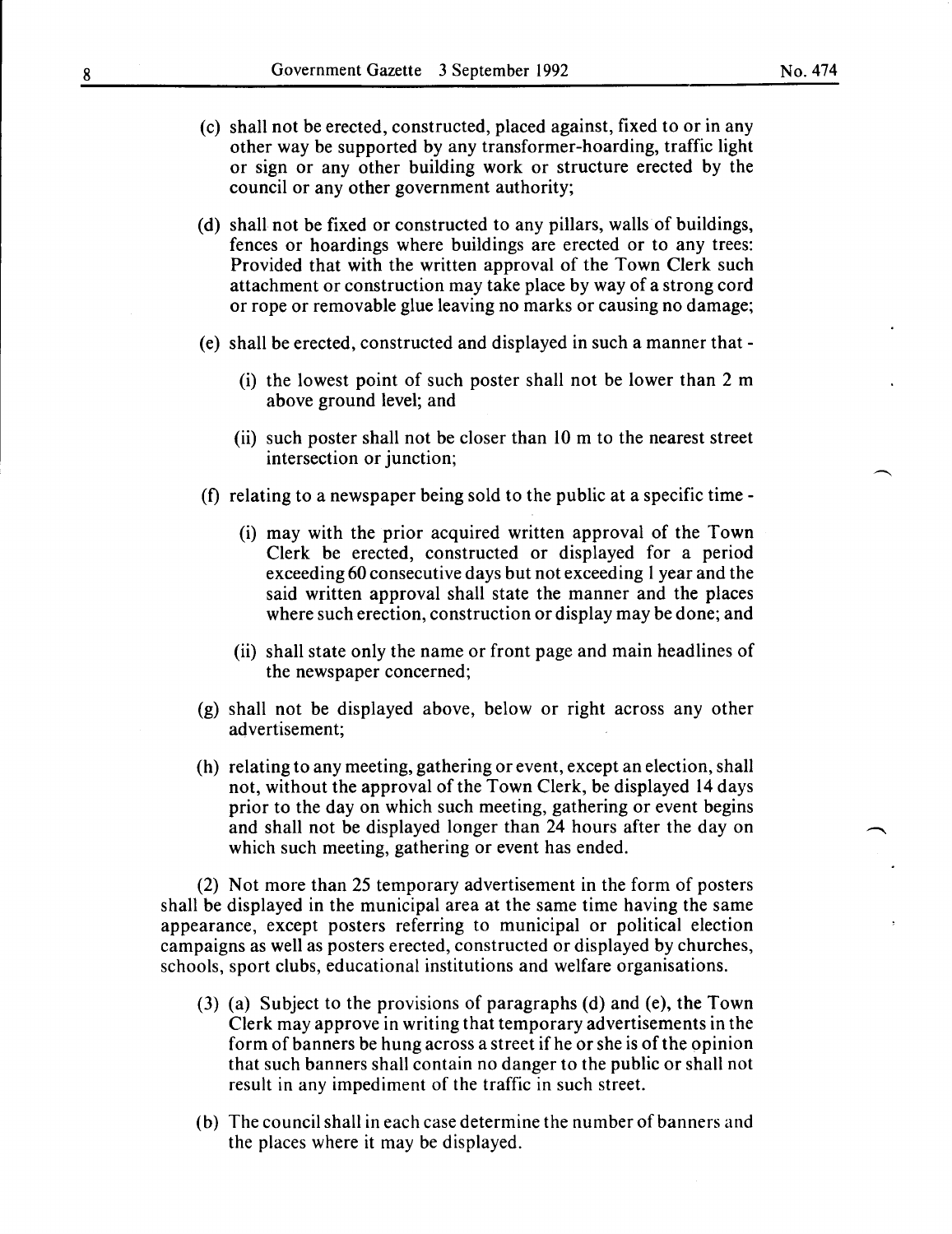- (c) Any such banner shall not be hung more than 14 days prior to the event advertised thereon, and shall not be so displayed longer than 24 hours after the day on which the event so advertised has ended.
- (d) Banners referred to in paragraph (a)-
	- (i) shall not exceed 0,6 m x 6 m or shall not be hung over more than 70% of the normal driveway of the street;
	- (ii) shall be safely and firmly attached; and
	- (iii) shall not impede any lamp, electric light or pole of the council.
- (e) The provisions of this regulation shall not apply to temporary advertisements in respect of an election which -
	- (i) have been constructed within a fenced-in premises on a place other than the outer wall or the outside of a fence forming the boundary of such premises;
	- (ii) are displayed in or on a private motor vehicle parked in a street or on a public place or which is driven within the normal use of such vehicle;
	- (iii) are displayed at the clearly indicated offices of a candidate; or
	- (iv) has been attached to a permanent advertising hoarding licensed for the display of advertisements.
- (4) No person shall-
- (a) circulate any temporary advertisements in the form of hand bills, leaflets, pamphlets or other similar advertisements in any street or public place or cause such advertisements to be circulated: Provided that the provisions of this subregulation shall not apply to -
	- (i) hand bills, leaflets, pamphlets or other similar advertisements of educational, cultural or religious nature circulated by hand from person to person;
	- (ii) hand bills, leaflets, pamphlets or other similar advertisements circulated and placed loose in newspapers; or
	- (iii) hand bills, leaflets, pamphlets or other similar advertisements placed inside a building of a business, firm, company or similar undertaking; and
- (b) place, post or press in or on any motor vehicle any temporary advertisement in the form of hand bills, leaflets, pamphlets or other similar advertisements of any nature (including advertisements referred to in paragraph (a) ).

(5) The provisions of this regulation shall apply in addition to any other requirements and conditions prescribed in these regulations for the erection, construction and display of temporary advertisements.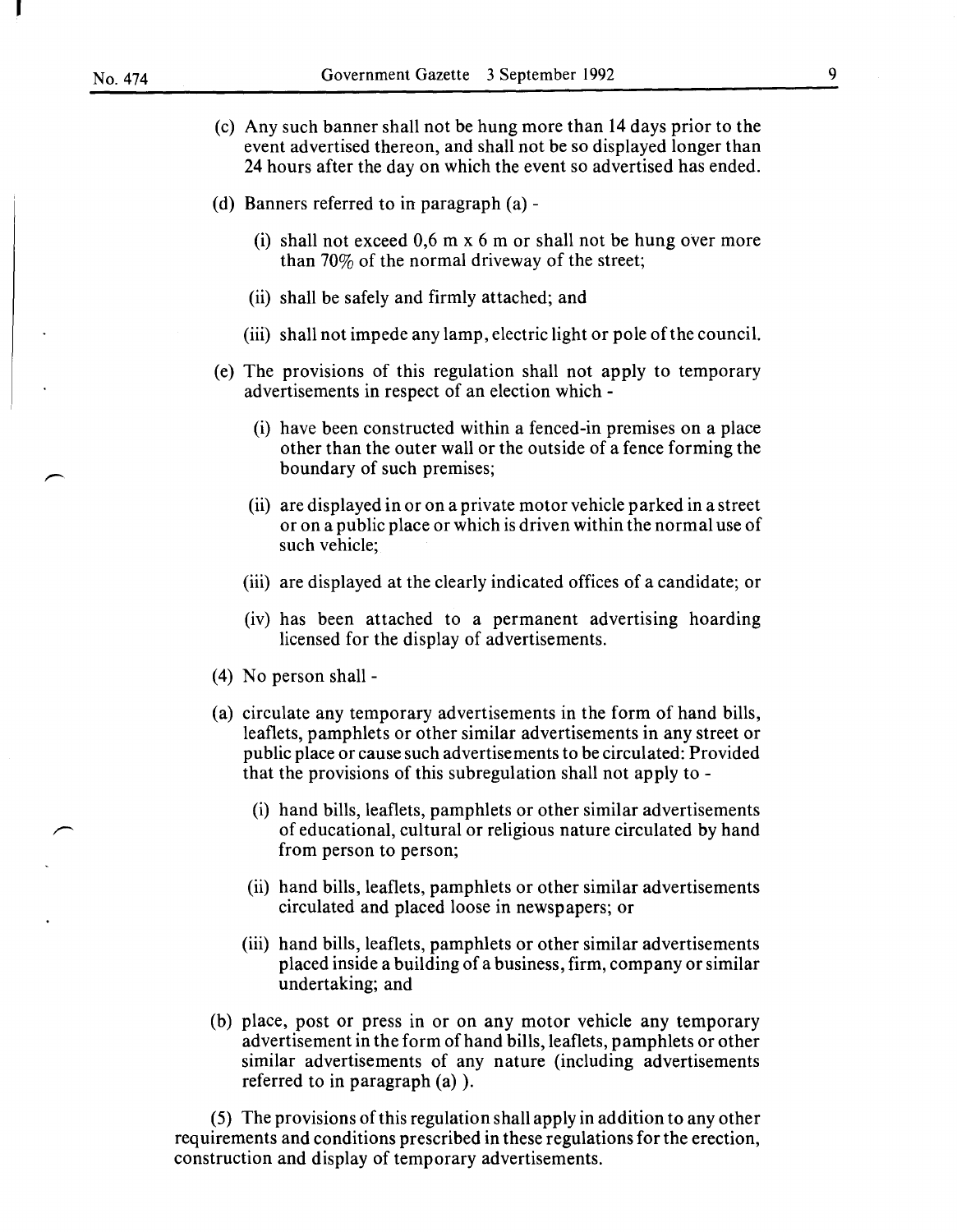*Requirements and conditions for the erection and display of electrical and illuminated advertisements* 

5. (1) Every electrical or illuminated advertisement shall be made of fireproof material except where such advertisement is merely a floodlight advertisement.

(2) Every electrical or illuminated advertisement shall be installed in accordance with the Model Electricity Supply Regulations promulgated by Government Notice 109 of 1957, as applied to the Municipality by Government Notice 94 of 1969.

(3) No person shall erect, construct or display any electric or illuminated advertisement which is of such intense illumination as to disturb the residents or users of adjacent or nearby buildings or roads.

(4) All electric advertisements which are likely to interfere with radio and television reception shall be fitted with efficient suppressors.

(5) No advertisement being electrical or illuminated, except any temporary advertisement for which the Town Clerk has granted approval, shall be erected, constructed or displayed on or to any facade, bearer, beam, parapet or railing of any splayed or rounded corner on a veranda or balcony.

*Requirements and conditions for the erection and display of sky advertisements* 

- 6. (1) No sky advertisements shall-
- (a) exceed 13,5 m;
- (b) exceed the following heights on buildings of heights as hereafter specified:
	- (i) a building not exceeding four storeys or 17 m high: 2 m;
	- (ii) a building of five to eight storeys or exceeding 17 m but not exceeding 34 m: 4,5 m.

Provided that advertisements placed one above the other or at different levels or places of the same building shall be deemed to be one advertisement, whether or not such advertisements belong to one or more owners;

- (c) be placed on the roof of any building in such a manner as to prevent free passage from one part of the roof to another;
- (d) be placed on or over the roof of any building unless the entire roof construction is of fireproof material;
- (e) project beyond the roof in any direction or beyond the existing building line of the building on which such advertisement has been constructed.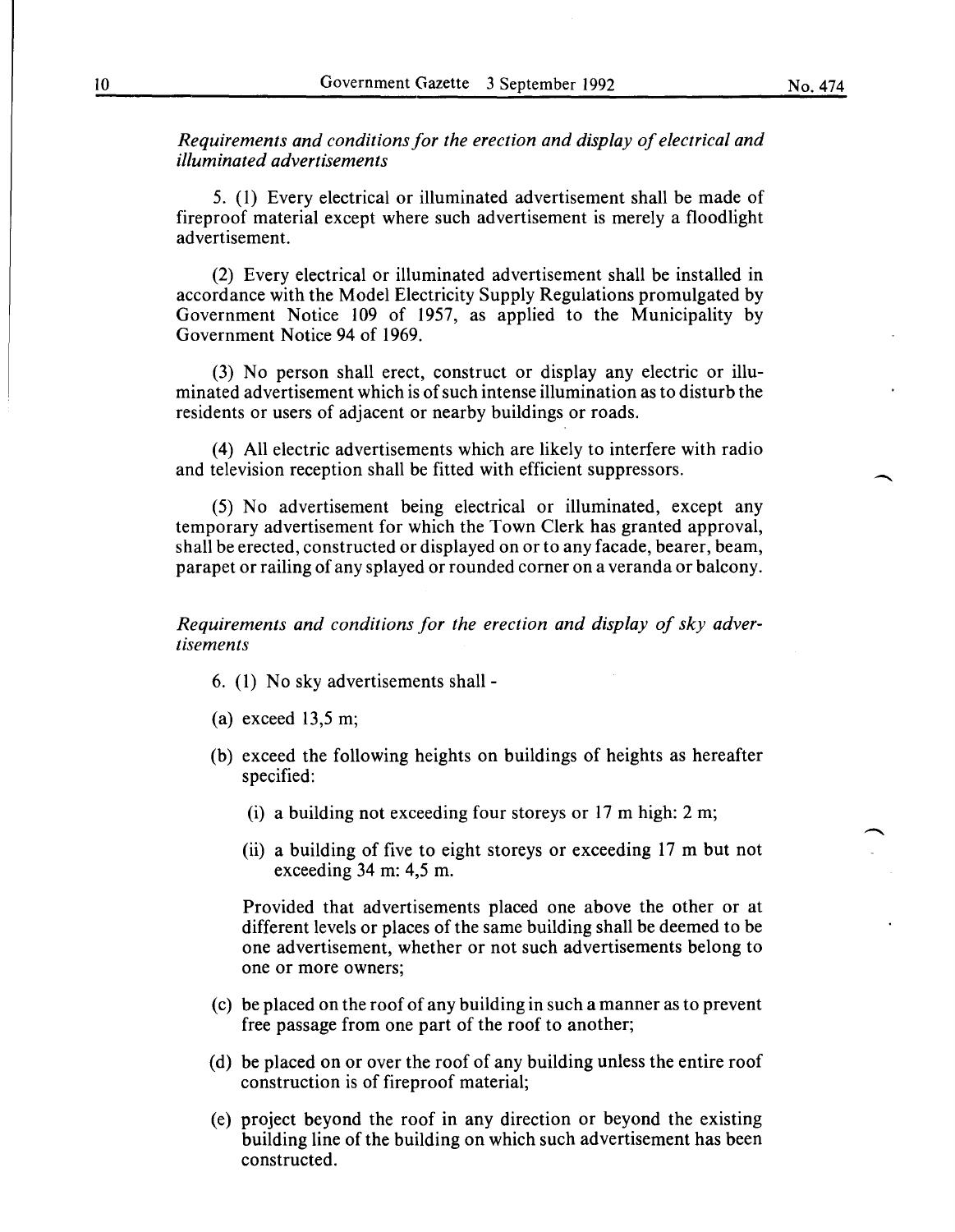- (2) Every sky advertisement -
- (a) including the framework, supports and braces, shall be made of fireproof material: Provided that ornamental mouldings, cappings, decorations and trimmings forming part of such advertisement may be made of combustible material; and
- (b) shall be firmly erected and constructed to the building on or over which it has been erected or constructed and all loads constructed shall be safely distributed to the construction parts of the building.
- (3) No advertisement shall be painted on the roof of a building.

*Requirements and conditions for the erection and display of wall advertisements* 

- 7. ( 1) No wall advertisement -
- (a) except a painted advertisement, exceeding 2,5 square metres in area shall be made of combustible material without the approval of the Management Committee: Provided that ornamental mouldings, cappings, decorations and trimmings forming part of such advertisement may be made of combustible material;
- (b) shall have a total area exceeding 18 square metres for every 15m building frontage to the street which such advertisement faces: Provided that the area of such advertisement consisting only of the name of a theatre or cinema shall in its entirety not exceed 90 square metres;
- (c) which exceeds 15 square metres in area shall be located on any wall not directly facing the street;
- (d) shall exceed  $25\%$  of the area of the side wall visible from the street; and
- (e) shall extend above the top of the wall or beyond the ends of the wall to which it has been attached, and at any place where pedestrians may pass along a wall, such advertisements constructed thereto shall not project from the wall within a height of 2,5 m measured from the floor level of such place.

(2) Every wall advertisement constructed to walls of masonry or concrete shall be securely attached by means of metal anchors, bolts or expansion screws.

*Requirements and conditions for the erection and display of free-standing advertisements* 

- 8. ( 1) Every free-standing advertisement -
- (a) exceeding 2 m in height, including the framework, supports and braces, shall be made of fireproof material: Provided that orna-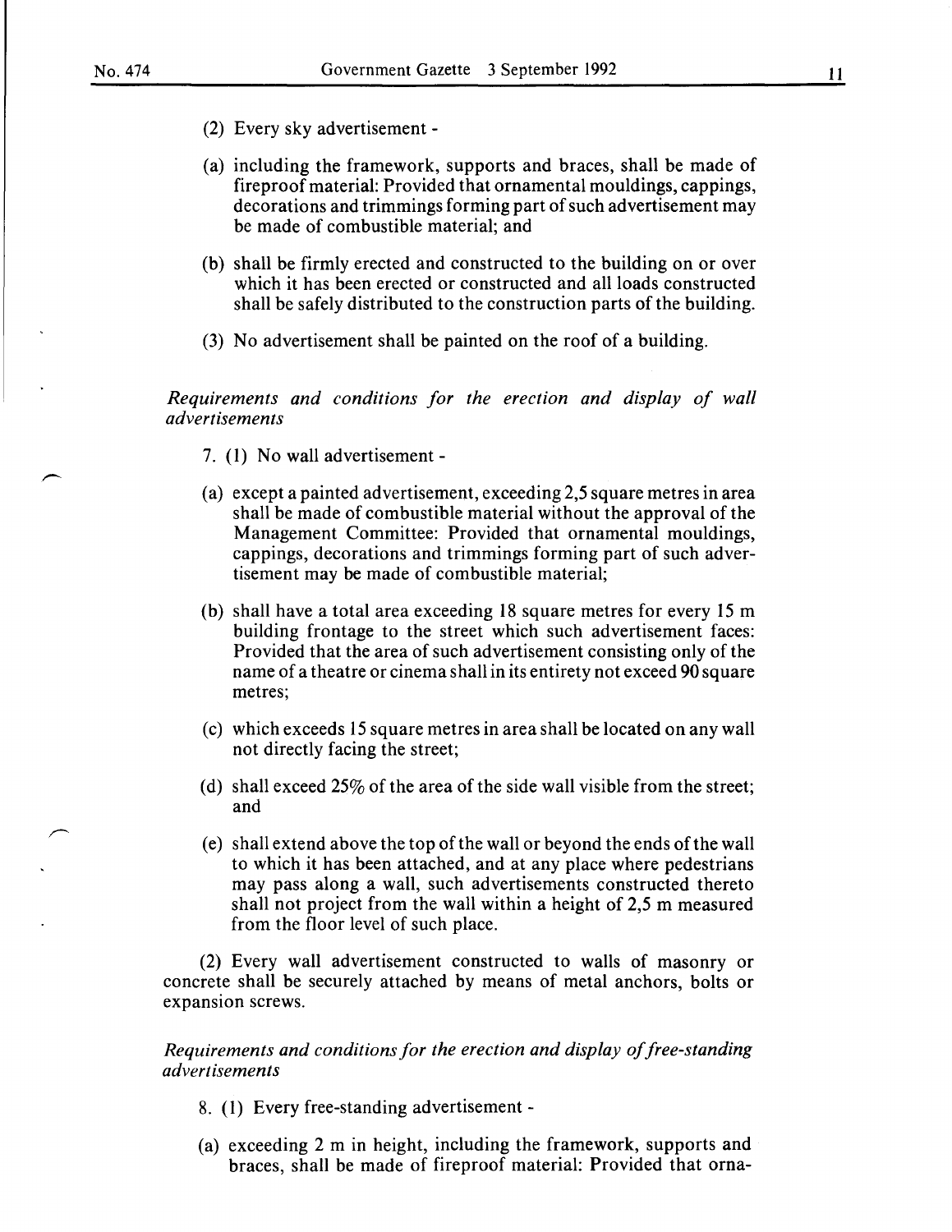mental mouldings, cappings, decorations and trimmings forming part of such advertisement may be made of combustible material;

- (b) shall be firmly supported and anchored to the ground, and supports and anchors shall be of corrosion-resistant or treated metal, masonry or concrete; and
- (c) shall in area not exceed 10 square metres.

(2) No free-standing advertisement shall be erected or constructed higher than 6 m above ground level: Provided that lightning reflectors may extend beyond the top or face of the advertisement.

## *Requirements and conditions for the erection and display of projecting advertisements*

9. (1) The supports and framework of any projecting advertisement shall be made solely of fireproof material.

(2) No projecting advertisement or any part of its supports or framework shall project more than 2m beyond the main level of the building whereon or upon which such advertisement has been erected or constructed.

(3) At every place where pedestrians may pass underneath a projecting advertisement there shall be a free clearance of at least 2,5 m between such advedrtisement and the ground: Provided that in the case of a projecting electrical advertisement, such free clearance shall be at least 2,7 m.

(4) The axis of any projecting advertisement shall be at right-angles to the area of the building and where a V -construction has been used for the levels, the base ofthe advertisement against the building shall not exceed the overall projection.

(5) The maximum height of the projecting advertisement in relation to the height of the building to which such advertisement has been erected or constructed, shall be in the case of-

- (a) a building not exceeding 4 storeys or 17 m: 6 m;
- (b) a building of 5 to 8 storeys or higher than 17 m, but not exceeding 34 m:9m:

Provided that no projecting advertisement shall project beyond the eaves of a roof or above the building face to which such advertisement has been erected or constructed.

(6) Every projecting advertisement shall in such a manner that movement in any direction is prevented, be securely erected or constructed to a building by corrosion-resistant metal brackets, rods, anchors, supports, chains or wire-rope so designed and arranged that half the number of the devices used for the erection and construction can safely support such advertisement under all circumstances.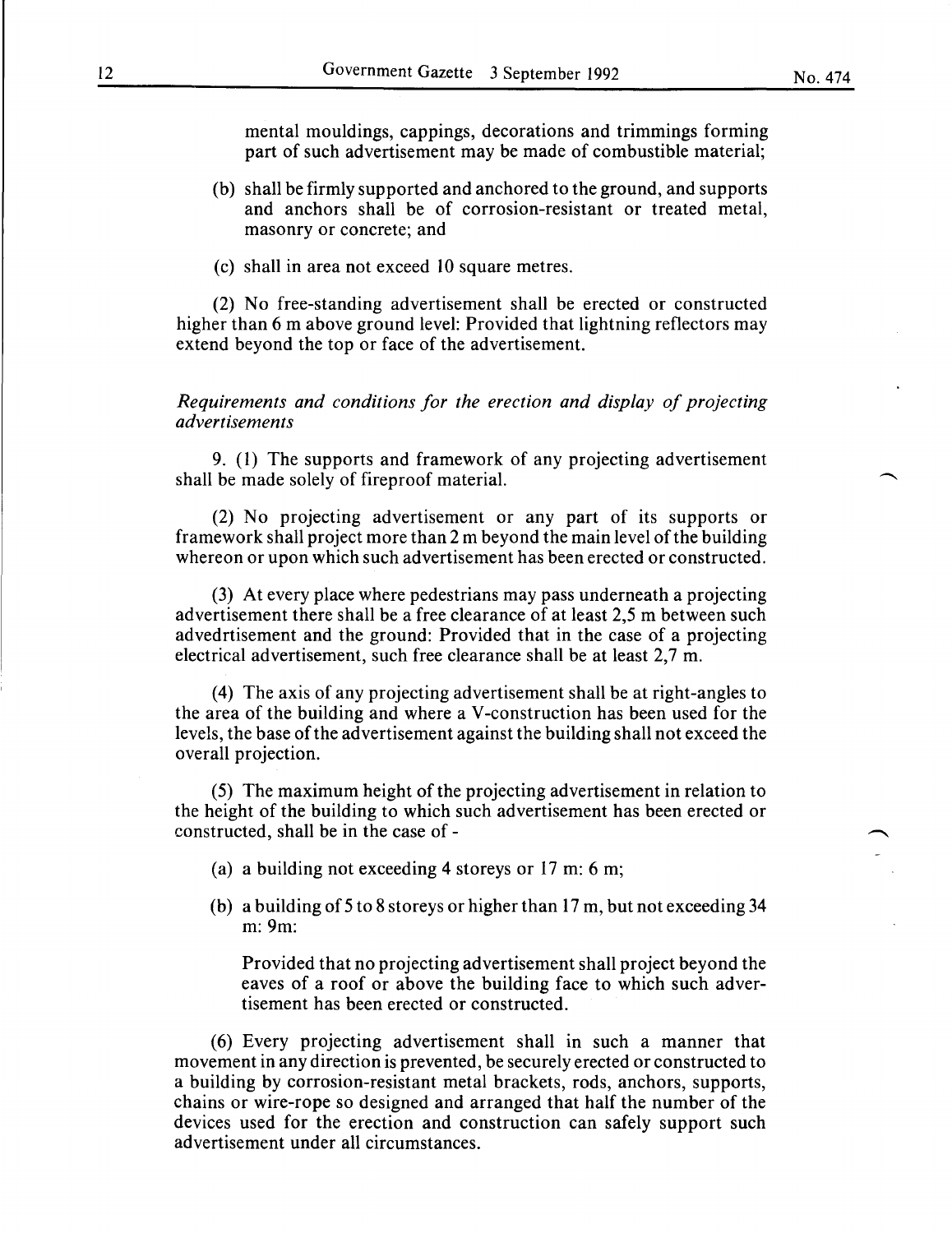*Requirements and conditions for the erection and display of veranda advertisements* 

- 10. (1) Every veranda advertisement -
- (a) shall be made solely of fireproof material;
- (b) shall not exceed 1 min height, and no such advertisement hanging from a veranda shall exceed 2,5 min length and 75 mm in thickness;
- (c) shall, except hanging advertisements, only be placed on the following locations:
	- (i) immediately above the eaves of the veranda roof in such a manner so as not to project beyond the rear of the roof gutters; or
	- (ii) against, but not projecting above or below the veranda parapet or railing: Provided that such parapet or railing shall be solid and that such advertisement does not project more than 230 mm from the street-front of such parapet or railing, and provided further that such advertisement does not project beyond an imaginary perpendicular line measured 460 mm from the street curb; and
- (d) hanging from a veranda, shall be fixed in such a manner that the lowest point of such advertisement shall be at least 2,5 m above the pavement or ground level, as the case may be: Provided that in the case of an electrical advertisement the lowest point shall be at least 2.7 m above the pavement or ground level.

(2) No advertisement shall be painted on, against or between the pillars of a veranda: Provided that the Town Clerk may grant written approval that a temporary advertisement may thus be constructed.

#### *Requirements and conditions for the display of aerial advertisements*

11. (1) The Town Clerk may grant written approval for the temporary display of aerial advertisements.

(2) Such approval shall be granted free of charge.

#### *Exemptions*

12. If any advertisements may be classified in two or more of the specific advertisements referred to in regulations 5, 6, 7, 8, 10 and 11, such advertisement shall comply with all the requirements prescribed in such regulations under which such advertisement may be classified: Provided that the Management Committee may, where such requirements are inconsistent with one another, determine which regulations and requirements shall apply in any particular case.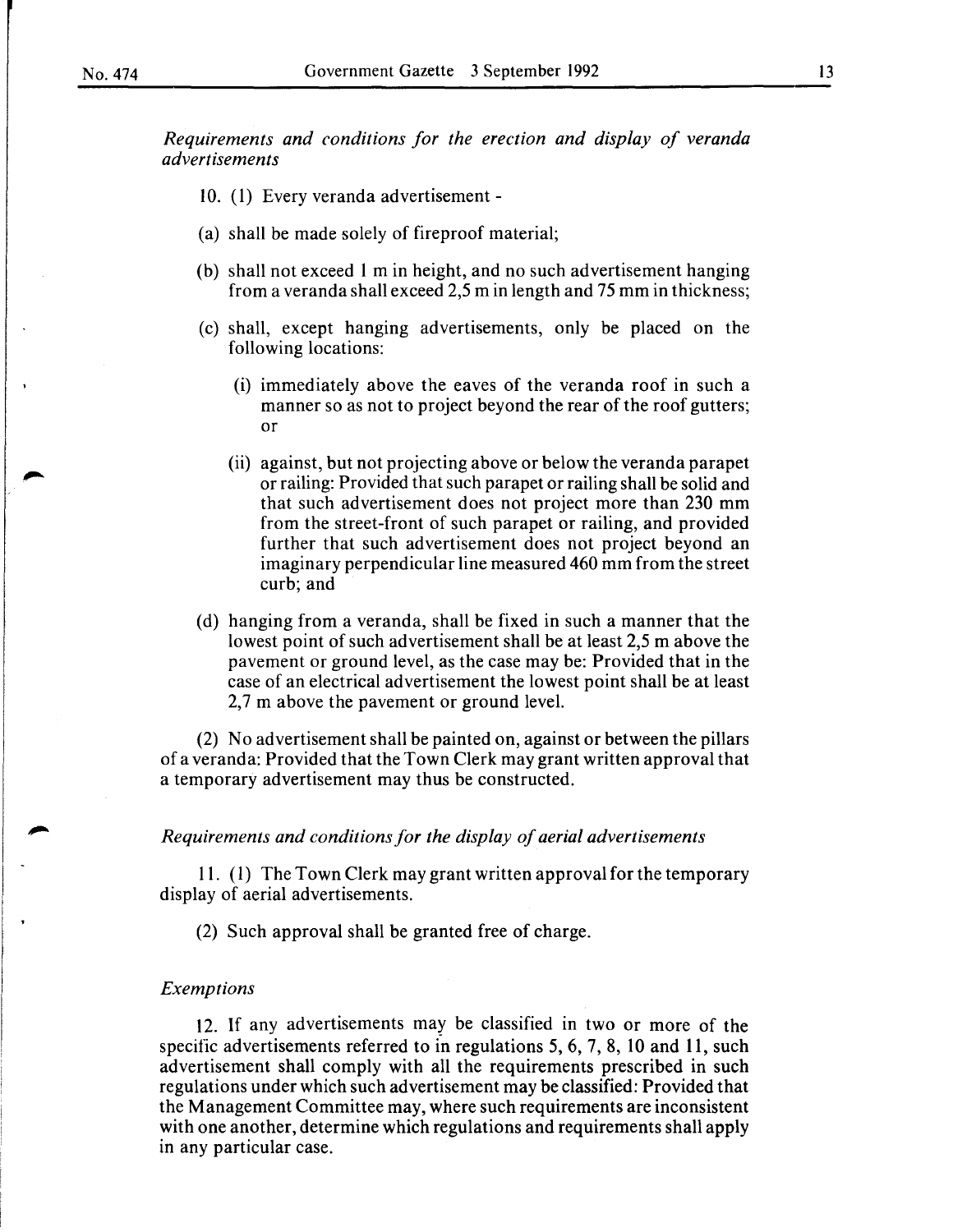*Prohibition on throw or distribution of advertisements from aeroplanes* 

13. No advertisements shall be thrown or distributed from an aeroplane.

#### *General construction requirements applying to advertisements*

14. ( 1) All advertisements shall be firm, be made of dirable material and where paint is used for or in connection with any advertisement, such paint shall be of good quality and weather resistant.

(2) No advertisement which swings or moves, excluding advertisements erected, constructed or displayed in display windows, or aerial advertisements, shall be erected, constructed or displayed.

(3) No advertisement made of cloth, paper mache or similar material, shall be erected, constructed or displayed as a permanent advertisement.

#### *General attachment requirements applying to advertisements*

15. (1) All advertisement shall be secured and anchored in such a manner so as not to constitute or form any source of danger or nuisance to the public.

(2) When any advertisement constitutes or forms any source of danger or nuisance to the public, the owner shall without delay at his or her own cost restore or remove such advertisement.

(3) If the owner fails to restore or remove an advertisement referred to in subregulation (2), the Management Committee may in writing order such owner to restore or remove at his or her own cost such advertisement within 48 hours.

( 4) The Management Committee may, if the owner fails to comply with the notice referred to in subregulation (3), restore or remove such advertisement at the cost of the owner.

#### *Prohibited places for the erection, construction or display of advertisements*

16. ( 1) No advertisement shall be erected, constructed or displayed against railings of staircases, trees, rocks, hillsides or river-sides.

(2) No person shall, without the written approval of the Management Committee, erect, construct, display or distribute any advertisement -

(a) in any public park and garden;

- (b) in or on any freeway or main road;
- (c) on municipal land in an area which has not been defined for this purpose;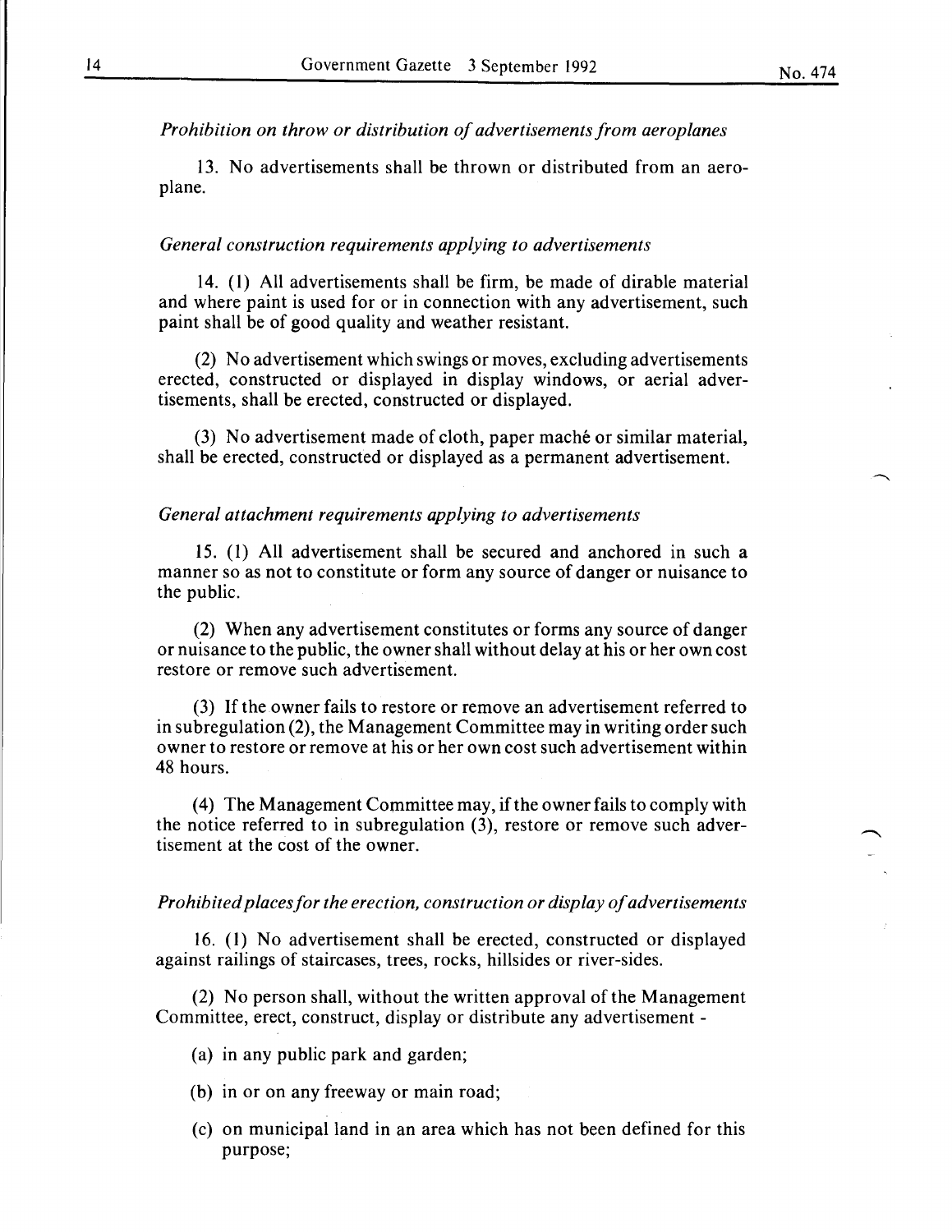- (d) in, on or to any building which, according to the South West African Council for Architects and Quantity Surveyors referred to in section 1 of the Architects and Quantity Surveyor's Act, 1979 (Act 13 of 1979), or any committee of such council referred to in section 10 of the said Architects and Quantity Surveyors' Act, 1979, is of particular historic or architectonic value; or
- (e) in any area determine by the Management Committee by notice in the *Gazette.*

(3) The provisions of subregulation (2) shall not apply to permanent advertisements referred to in regulation  $2(3)(d)$ .

#### *Advertisements extending over street boundary*

17. ( 1) Despite the fact that an advertisement has been licensed or that approval has been granted for the erection, construction or display thereof, section 185(7) of the Ordinance shall *mutatis mutandis* apply to any person who erects or constructs or who causes to erect or construct such advertisement so that such advertisement encroaches upon a street line.

(2) The Management Committee may, where an advertisement extends over a street line, order any person referred to in subregulation ( 1) or the owner of the building whereon or upon which such advertisement has been erected or constructed, to remove the encroachment referred to in subregulation (1) partially or wholly within 14 days from the order date.

#### *Indecent advertisements*

18. No advertisement which, in the opinion of the Management Committee, is indecent, suggests indecency or is detrimental to the public morality, shall be erected, constructed or displayed.

#### *Detrimental advertisements*

19. The Management Committee may prohibit the erection or construction of an advertisement which should be permissible in terms of these regulations, but which may disfigure or detrimentally influence any place or area.

#### *Direction signals*

20. (1) The Management Committee may, on the application of persons (including religious institutions and societies concerned with the welfare of persons or animals), free of charge grant written approval for the erection and construction of temporary advertisements in the form of direction signals.

(2) The application for the erection and construction of direction signals referred to in subregulation (1) shall clearly indicate -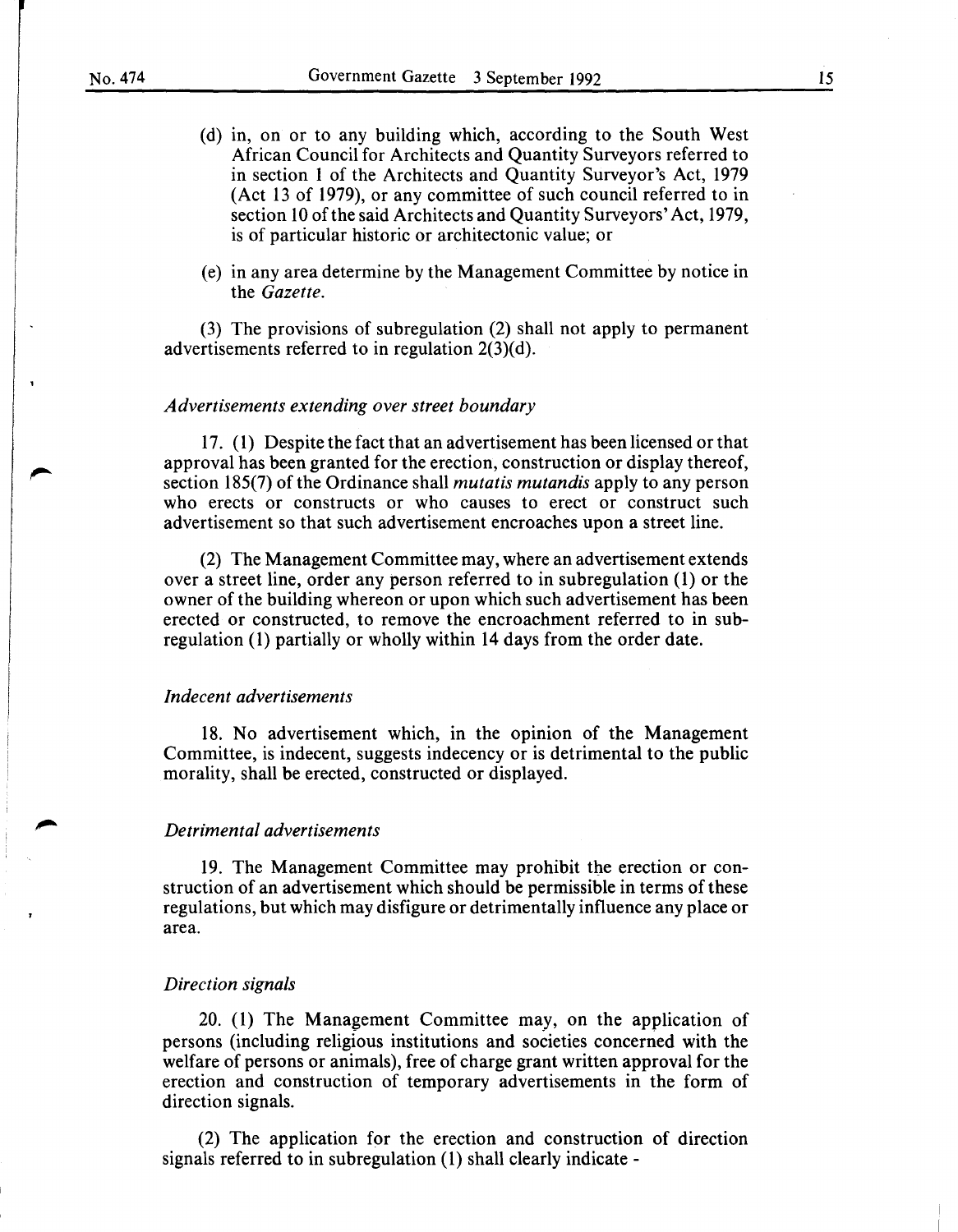- (a) the duration and location thereof;
- (b) the number of signals displayed; and
- (c) the event or occasion which is being advertised.

(3) Only direction signals directing the public to exceptional events or occasions of religious, cultural or sporting interest shall be permitted.

(4) Direction signals referred to in subregulation (3) shall not be displayed longer than 7 days before the beginning and not longer than 24 hours after the conclusion of the event or occasion which is being advertised.

#### *Advertising hoardings*

21. No advertising hoarding shall be erected or constructed without the prior acquired written approval of the Management Committee.

#### *Impediment of traffic control*

22. (1) No advertisement shall be erected or constructed which impedes or may impede with any sign or signal for the control of traffic.

(2) No illuminated advertisement in red, amber or green shall be erected or constructed within 15 m from any illuminated traffic sign.

(3) No advertisement shall be erected or constructed so as to impede the view of traffic at intersecting streets.

( 4) No advertisement shall be erected, constructed or displayed if in the opinion of the Chief Traffic Officer such advertisement constitutes or may constitute any source of danger or nuisance to traffic or pedestrians in a street.

#### *Inspecting of advertisements*

23. Any officer or employee of the council, acting in the course and scope of his or her duties, shall have the right at all reasonable times to inspect any advertisement and to call for the production of the licence certificate or written approval therefor, as the case may be.

#### *Removal and re-erection or reconstruction of existing advertisements*

24. Subject to the provisions of regulation 2(6), if an existing advertisement is removed for whatever reasons and is re-erected or reconstructed thereafter, such advertisement shall be deemed to be a new advertisement for the purposes of these regulations.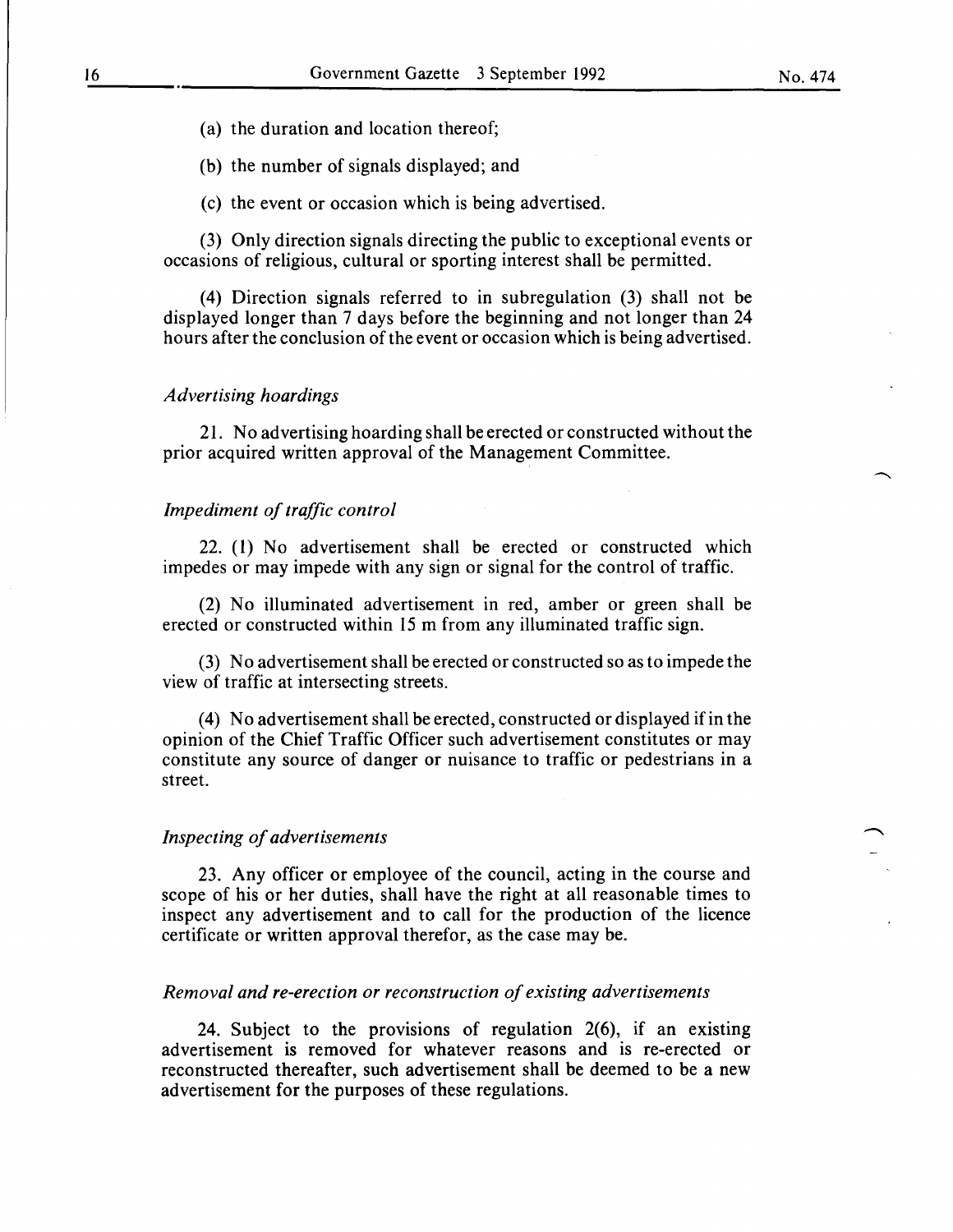#### *Existing permanent advertisements*

25. (1) Notwithstanding anything to the contrary in these regulations contained, any permanent advertisement existing at the date of commencement of these regulations and authorised by a licence or permit issued by the council, shall be deemed to be licenced under these regulations for a period of 12 months from such date.

(2) If any existing advertisement referred to in subregulation ( 1) or any substantial part thereof has to be altered, re-erected or reconstructed within the period of 12 months referred to in that subregulation, the licence referred to in the said subregulation shall lapse and the owner of such advertisement shall re-apply for a licence certificate in terms of these regulations.

#### *Draining of advertisements*

26. Every advertisement where the possibility of water amassing exists, shall have adequate provision for drainage.

## *Town planning scheme*

27. These regulations shall be in addition to the provisions of the Town Planning Scheme of Tsumeb approved by Proclamation AG. 16 of 1987 in terms of the Town Planning Ordinance, 1954 (Ordinance 18 of 1954).

#### *Payment of fees*

28. Any person who has to pay fees in terms of these regulations shall pay such fees at the office of the council.

#### *Repeal*

, 29. Chapter 17 of the Standard Building Regulations promulgated by Government Notice R.1830 of 1970, as applied to the Municipality by General Notice 114 of 1983, and any amendment thereof is hereby repealed.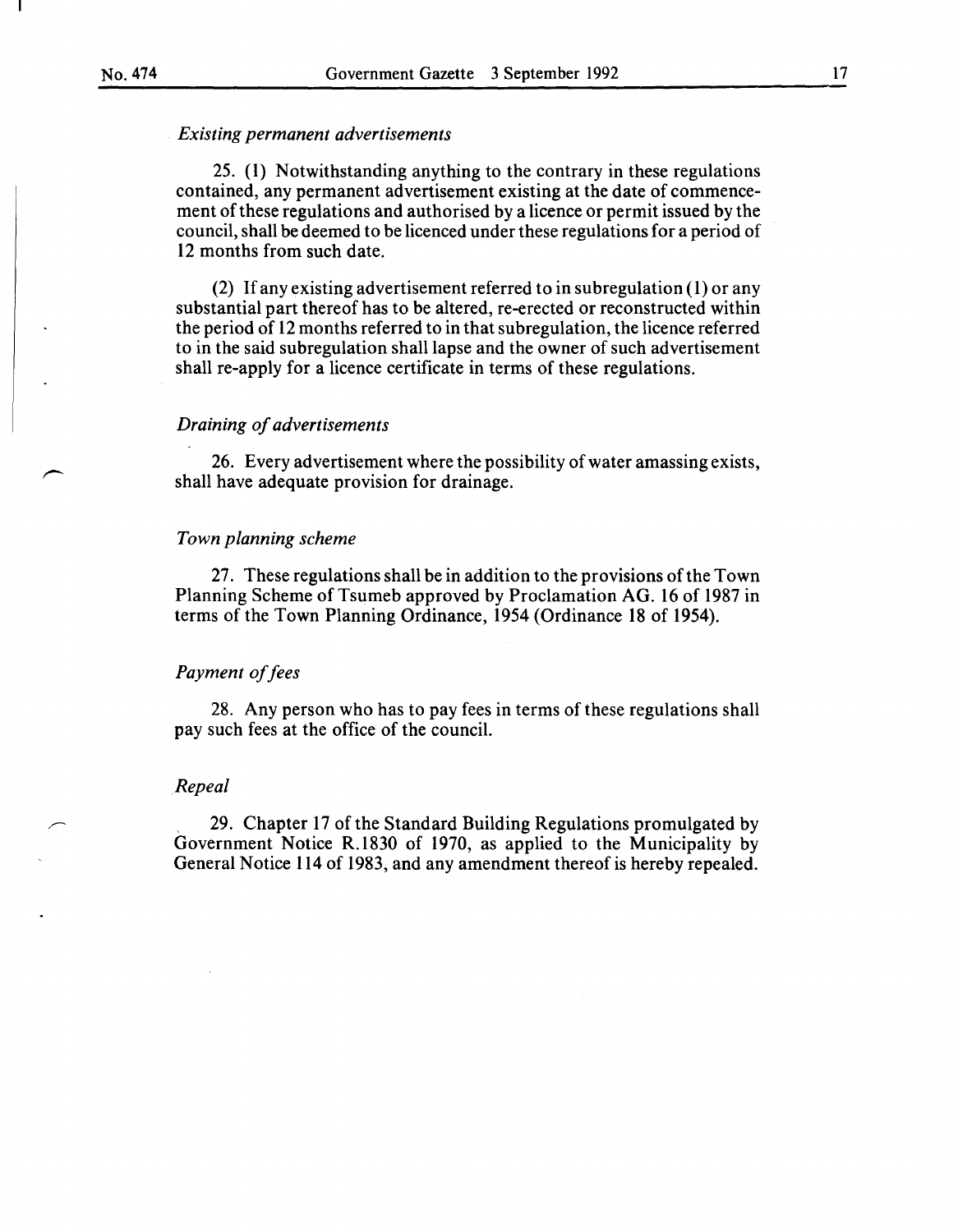## **SCHEDULE I**

## **ADVERTISEMENTS FOR WHICH NO LICENCE OR WRITTEN APPROVAL IS REQUIRED**

| 1           | $\overline{2}$                                                                                                                                                                                                                                        | 3                                                                                                        | 4                                                                   | 5                                                                                                                                                                                            | 6                                                           | 7                                                  | 8       |
|-------------|-------------------------------------------------------------------------------------------------------------------------------------------------------------------------------------------------------------------------------------------------------|----------------------------------------------------------------------------------------------------------|---------------------------------------------------------------------|----------------------------------------------------------------------------------------------------------------------------------------------------------------------------------------------|-------------------------------------------------------------|----------------------------------------------------|---------|
| Paragraph   | Class                                                                                                                                                                                                                                                 | Area                                                                                                     | Maximum<br>height<br>above ground-<br>floor level to<br>top of sign | Information<br>and<br>illumination                                                                                                                                                           | Number                                                      | Maximum<br>size of<br>letters,<br>symbols,<br>etc. | Remarks |
| $\mathbf I$ | Advertisements<br>of authorities,<br>statutory under-<br>takings or insti-<br>tutions, public<br>transport under-<br>takings and fire-<br>brigades                                                                                                    | As may be rea-<br>sonably required<br>for the safe and<br>efficient perfor-<br>mances of the<br>function | As in<br>column 3                                                   | As in<br>column 3                                                                                                                                                                            | As in<br>column 3                                           | As in<br>column 3                                  |         |
| II(a)       | Advertisements<br>relating to<br>premises on<br>which they<br>are displayed<br>in order to<br>identify or give<br>directions or<br>warnings                                                                                                           | Not exceeding<br>0,2 square<br>metres                                                                    | Not exceeding<br>$4,5 \; \mathrm{m}$                                | Only to indicate<br>which services or<br>supplies are<br>available on pre-<br>mises where<br>advertisements<br>are displayed,<br>namme plates or<br>direction signals<br>to show<br>entrance | As required                                                 | Not.<br>exceeding<br>$0,75 \; m$                   |         |
| II(b)       | Advertisements<br>by a person<br>partnership or<br>company<br>carrying on any<br>profession,<br>business or<br>trade                                                                                                                                  | Not exceeding<br>$0,3$ square<br>metres                                                                  | Not exceeding<br>$4,5 \; \mathrm{m}$                                | Only to indicate<br>which services or<br>supplies are<br>available on<br>premises where<br>advertisements<br>are displayed,<br>name plates or<br>direction signals<br>to show entrance       | One: Two if<br>on different<br>faces at<br>entrances        | <b>Not</b><br>exceeding<br>$0,75 \; \mathrm{m}$    |         |
| II(c)       | Advertisements<br>relating to<br>any institution<br>of a religious,<br>educational,<br>cultural,<br>recreational or<br>medical charac-<br>ter and also any<br>residential hotel,<br>blocks of flats,<br>club or similar<br>public enter-<br>tainments | Not exceeding<br>I square metre                                                                          | Not exceeding<br>$4,5$ m                                            | Only to indicate<br>which services or<br>supplies are<br>available on<br>premises where<br>advertisements<br>are displayed,<br>name plates or<br>direction signals<br>to show<br>entrance    | One: Two<br>provided that<br>they are on<br>different sides | <b>Not</b><br>exceeding<br>$0,75 \; m$             |         |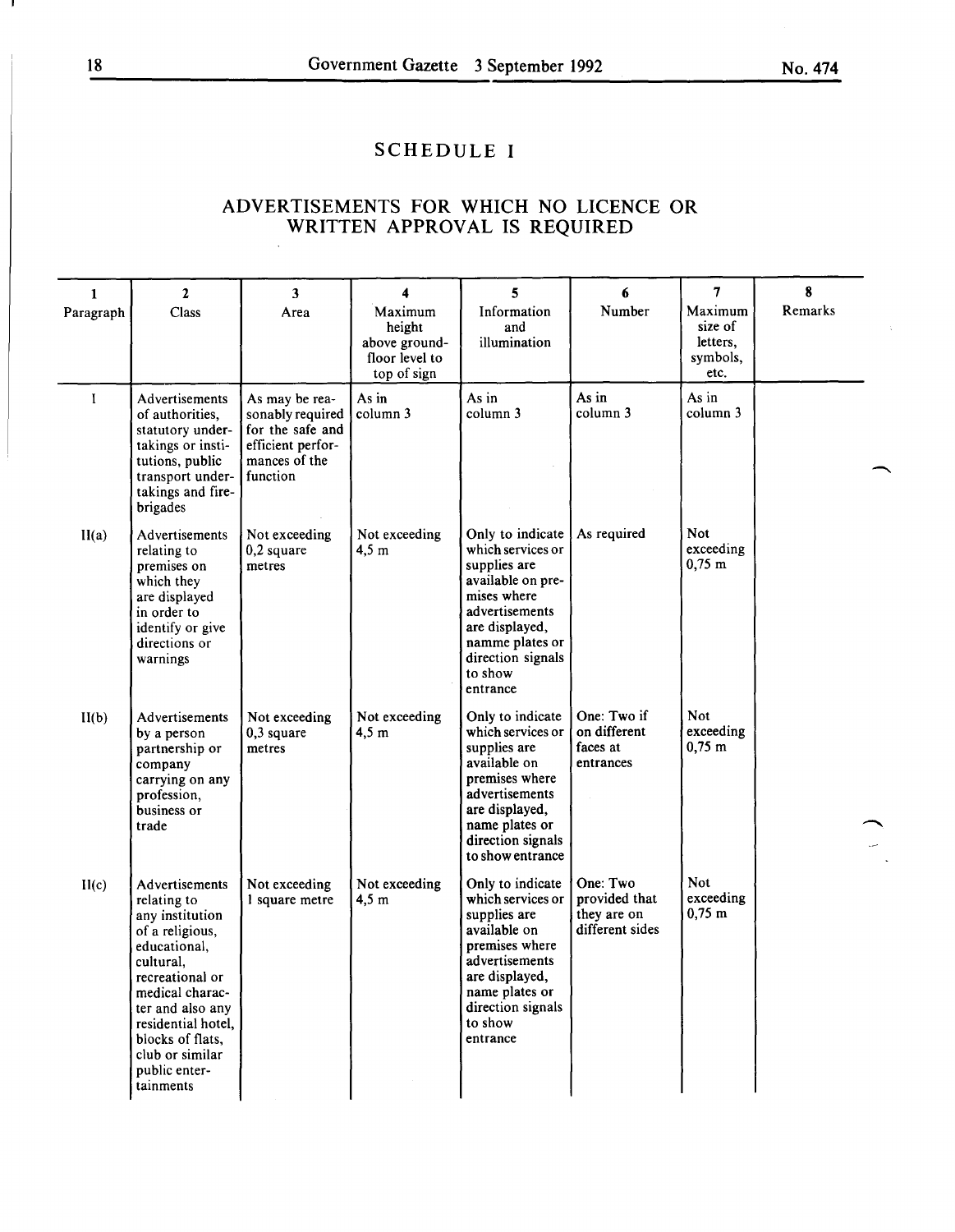$\overline{\phantom{a}}$ 

| III(a) | Temporary<br>advertisements<br>erected, con-<br>structed or<br>displayed for a<br>period not<br>exceeding 28<br>days and rela-<br>ting to the<br>lease or sale<br>of movable<br>property on<br>those premises | Not exceeding<br>2 square metres<br>and no adver-<br>tisement shall<br>project more<br>than 1 m from<br>the building to<br>which it has been<br>secured | Not exceeding<br>4.5 <sub>m</sub>    | Only to indicate<br>the sale, lease<br>or type of works<br>or services | As required                                                                                  | <b>Not</b><br>exceeding<br>$0,75 \; m$        | Shall only be<br>displayed for<br>more than 28<br>days and shall be<br>removed within<br>48 hours after<br>the occurrence<br>of the event                                                                     |
|--------|---------------------------------------------------------------------------------------------------------------------------------------------------------------------------------------------------------------|---------------------------------------------------------------------------------------------------------------------------------------------------------|--------------------------------------|------------------------------------------------------------------------|----------------------------------------------------------------------------------------------|-----------------------------------------------|---------------------------------------------------------------------------------------------------------------------------------------------------------------------------------------------------------------|
| III(b) | Advertisements<br>relating to the<br>carrying out of<br>building or<br>similar opera-<br>tions on the<br>land where the<br>advertisements<br>are displayed                                                    | Not exceeding<br>4 square metres                                                                                                                        | Not exceeding<br>4.5 <sub>m</sub>    | None                                                                   | One on each<br>street face for<br>each contractor<br>or sub-contrac-<br>tor                  | <b>Not</b><br>exceeding<br>$0,75 \; \text{m}$ | May be dis-<br>played only for<br>as long as such<br>work is in pro-<br>gress                                                                                                                                 |
| III(c) | Advertisements<br>announcing any<br>local event in<br>connection with<br>an activity pro-<br>moted for non-<br>commercial<br>purposes by<br>various local<br>organisations                                    | Not exceeding<br>1,5 square<br>metres                                                                                                                   | Not exceeding<br>$4,5 \; \mathrm{m}$ | None                                                                   | Any number,<br>the the total area<br>on any premises<br>shall not exceed<br>that in column 3 | <b>Not</b><br>exceeding<br>$0,75 \; \text{m}$ | Shall not be<br>displayed earlier<br>than 14 days<br>before the event<br>or occasion is<br>due to start and<br>shall be removed<br>within 3 days<br>after the con-<br>clusion of such<br>event or<br>occasion |

## SCHEDULE II

## APPLICATION TO ERECT, CONSTRUCT OR DISPLAY PERMANENT ADVERTISEMENTS

N arne and address of applicant: ........................................................................................................................................................................................ .

....................................................................................................................................................................... Telephone: ..................................................................... .

Number of premises where advertisement is to be erected, constructed or displayed: .............................................. ..

Name of owner/ Name of business displaying advertisement: ........................................................................................................ ..

Specifications, dimensions, mass, technical characteristics and position of advertisement and supporting framework: .............................................................................................................................................................................................................................................. .